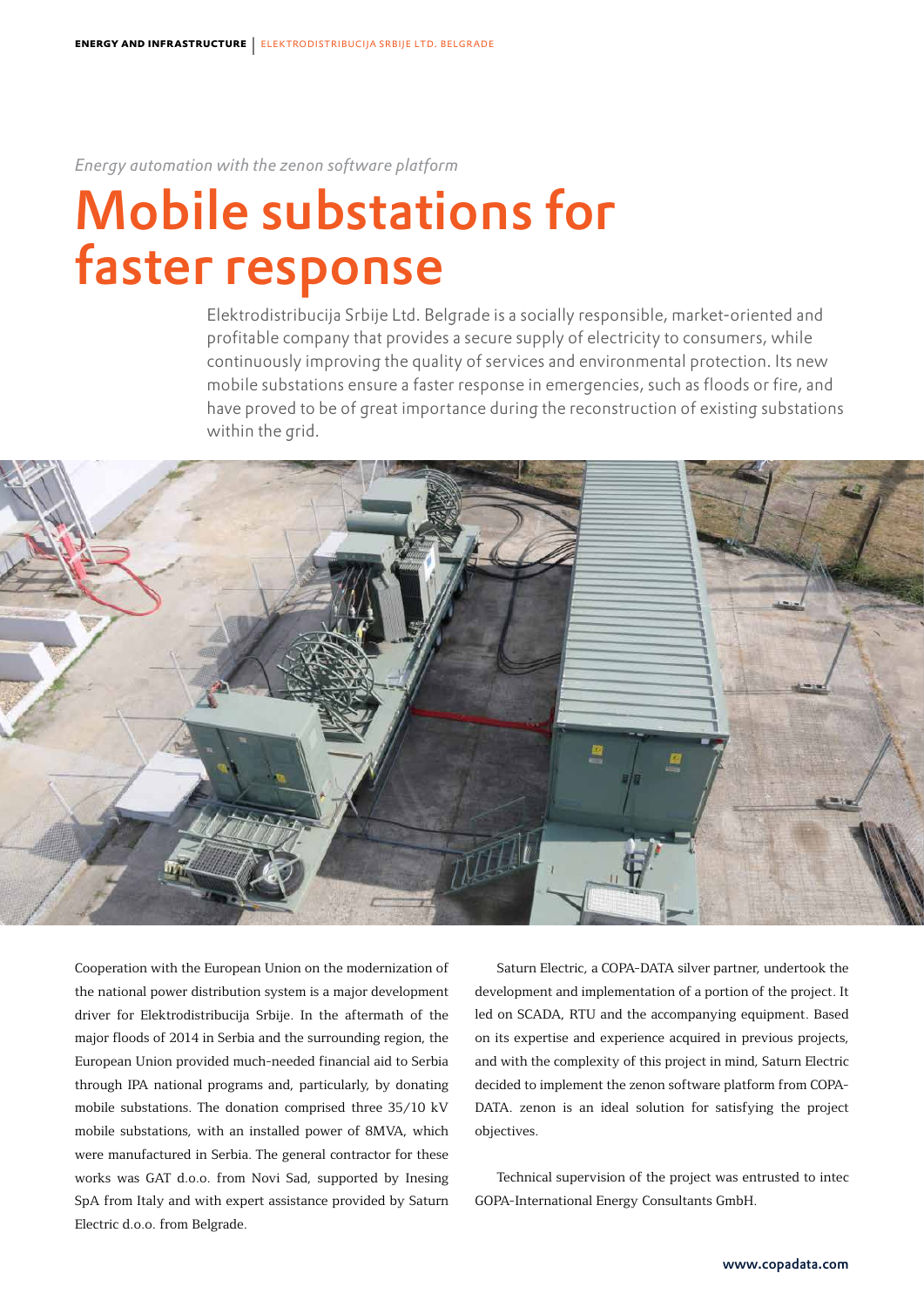



Single-line diagram with current statuses. Embedded symbols and automatic line coloring.

#### State-of-the-art technology

The introduction of modern management and process systems to Elektrodistribucija Srbije has improved both the efficiency and the effectiveness of the entire power distribution system. With the use of systems that comply with the highest international standards, the mobile substations can meet all the requirements of the European Union in terms of construction, mechanics and installed equipment as well as the management and relay protection systems. These rely on the zenon software platform for a flexible SCADA system implemented for all three mobile substations. zenon's TÜV SÜD certificate for IEC 61850 Edition 2 standard for communication with substation equipment and TÜV SÜD certificate for IEC 62443-4-1 for a secure product development lifecycle have ensured that zenon is the right choice for such a demanding application.

## Optimal system structure

Each mobile substation comprises two trailers with an optimal equipment layout to facilitate use and adaptation to diverse working environments. One trailer is equipped with 35 kV and 10 kV distribution systems, auxiliary supply with batteries, an inverter and the control cabinet. The equipment necessary for the operation of the local management system (SCADA) as well as for communication with the upper-level control center is installed in the control cabinet. The second trailer houses a transformer (35/10.5 kV, 8MVA, ONAN), connection cables and other necessary equipment. One substation is deployed in each of the distribution areas of Kraljevo, Niš and Kragujevac. Now the employees have completed their training and the substations have been in service for quite a while, they are demonstrating the advantages of such an adaptable system.

# Flexibility in use

Meeting user requirements in terms of flexibility of hardware and software is always a particular challenge for contractors. The unparalleled connectivity of the zenon software platform facilitates the fulfilment of such requirements and reduces the overall time needed to complete the project. It also allows for subsequent changes to be made easily and at any time. The stated requirements have been met in full. This achievement is best reflected in the demand for the use of the mobile substations in all distribution areas across Serbia and in other countries in the region. The screen display, elements and symbols of all installation lines can be adjusted and provide a visual user interface that is simple to use. Thanks to standard functionalities available in the zenon software platform, such as automatic line coloring (ALC) and the command sequencer, the user interface can be fully adjusted to suit every operator, ensuring safe and intuitive work at its best. Futhermore, the system must comply with the various equipment manufacturers and models deployed in the individual distribution areas in Serbia. Standard communication protocols in accordance with IEC 61850 and IEC 60870-5-101/104 standards provide for the simple connection of a mobile substation to the existing control system, wherever its location may be. Regardless of the complexity of the requirements, zenon has enabled an application to be created in which all actions and information can be accessed or completed in a minimum number of steps, thus making use significantly easier for operators.

### Ultra-safe system management

Another key requirement was for all commands to be performed in a completely safe and secure manner. The standard options